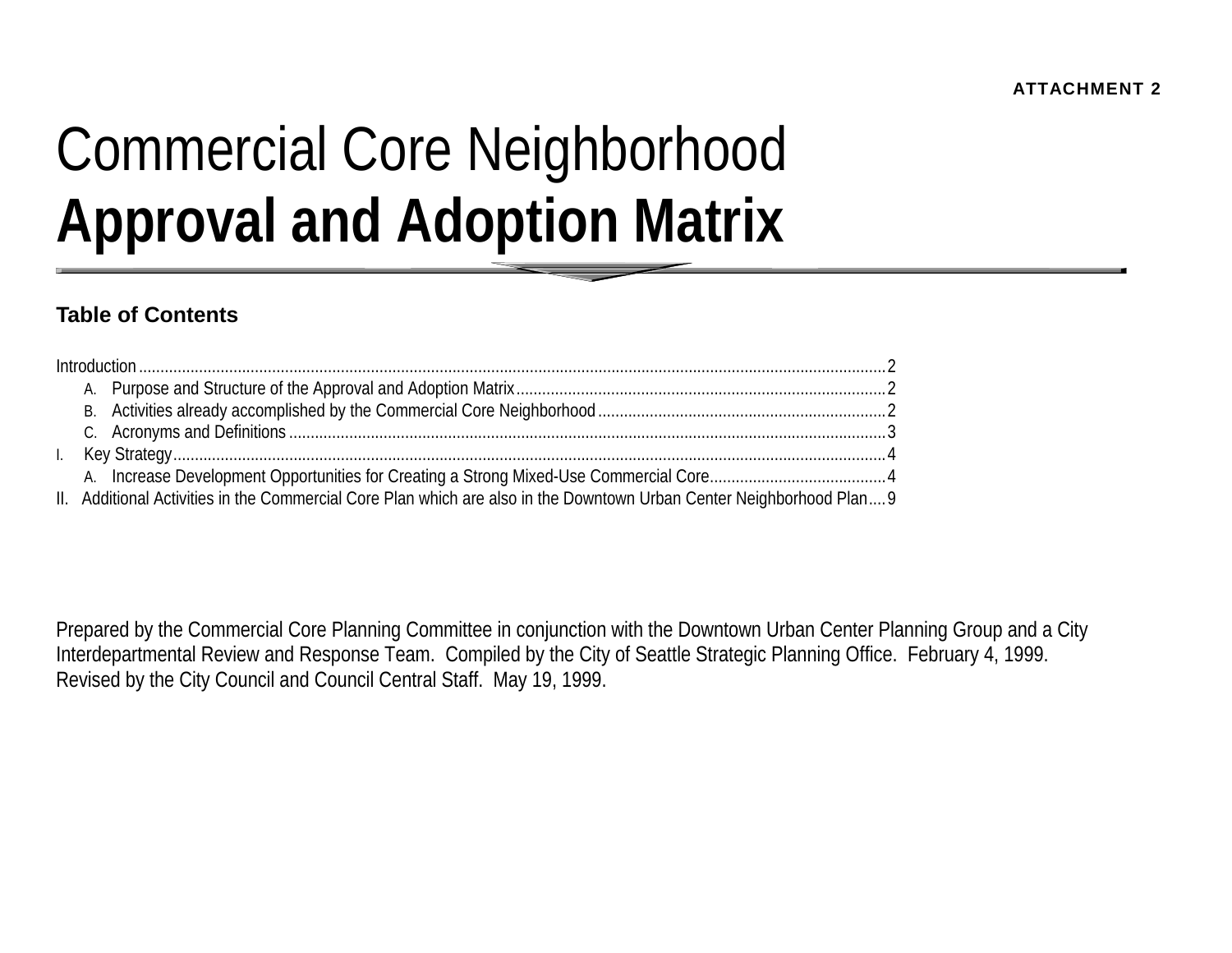### **Introduction**

## **PURPOSE AND STRUCTURE OF THE APPROVAL AND ADOPTION MATRIX**

Through the City of Seattle's Neighborhood Planning Program, 37 neighborhoods all over Seattle are preparing neighborhood plans. These plans enable people in neighborhoods to articulate a collective vision for growth and change over the next 20 years and identify activities to help them achieve that vision. The plans are also intended to flesh out the City's Comprehensive Plan. Because each plan is unique, this Approval and Adoption Matrix has been designed as a standard format for the City to establish a work program in response to the recommended activities proposed in the specific neighborhood plan and to identify implementation actions to be factored into future work plans and tracked over time. The development of the Sector Implementation Plans and a central database will be the primary tools to track implementation of the activities in all the neighborhood plan matrices over time.

This matrix has one section containing a Key Strategy. Key Strategies are usually complex projects or related activities that the neighborhood considers critical to the successful implementation of the neighborhood plan. The matrix also has a second section with Additional Activities that are contained in both the Commercial CoreNeighborhood Plan and the Downtown Urban Center Neighborhood Plan.

The neighborhood planning group or its consultant generally fills in the Activity, Priority, Time Frame, Cost Estimates and Implementor columns. The Executive Response column reflects City department comments as compiled by the Strategic Planning Office. The City Action column in Section II and the narrative response to each Key Strategy are initially filled in by City departments and then reviewed, changed if appropriate, and finalized by City Council. Staff from almost every City department have participated in these planning efforts and in the preparation of this Matrix. Ultimately, the City Council will approve the Matrix and recognize the neighborhood plan by resolution.

Some neighborhood recommendations may need to be examined on a city-wide basis before the City can provide an appropriate response. This is usually because similar recommendations are being pursued in many neighborhoods and the City will need clear policy direction to ensure a consistent city-wide response. Such recommendations are being referred to the "Policy Docket", a list of policy issues that will be presented to City Council for further discussion and action.

## **ACTIVITIES ALREADY ACCOMPLISHED BY THE COMMERCIAL CORE NEIGHBORHOOD**

#### **DOWNTOWN PLANNING RESOURCE CENTER**

Participated with the Downtown Urban Center Planning Group in establishing a Downtown Planning Resource Center. The Resource Center provides a variety of resources including the City's GIS Dataviewer, planning and design reports, maps, and displays covering downtown plans and projects.

#### **DOWNTOWN HUMAN SERVICES FORUM**

Participated with the Downtown Seattle Association in a Downtown Human Services Forum and with the Downtown Urban Center Planning Group in preparation of a Human Services Inventory.

#### **PIKE STREET PEDESTRIAN IMPROVEMENTS**

Worked with SEATRAN on new pedestrian sidewalk improvements on Pike Street between First and Second Avenues.

#### **DOWNTOWN CIRCULATION ADVISORY COMMITTEE AND DOWNTOWNWAYFINDING**

Participated in setting up the Downtown Circulation Advisory Committee. Brought Commercial Core perspective to the Downtown Wayfinding consultant study and supported connections between transportation and Urban Design Issues.

#### **CIVIC CENTER PROJECT**

Participated with DUCPG in giving guidance to the City's Civic Center Project including recommendations for a Cherry Street Corridor Development Concept.

#### **DOWNTOWN URBAN DESIGN PLAN**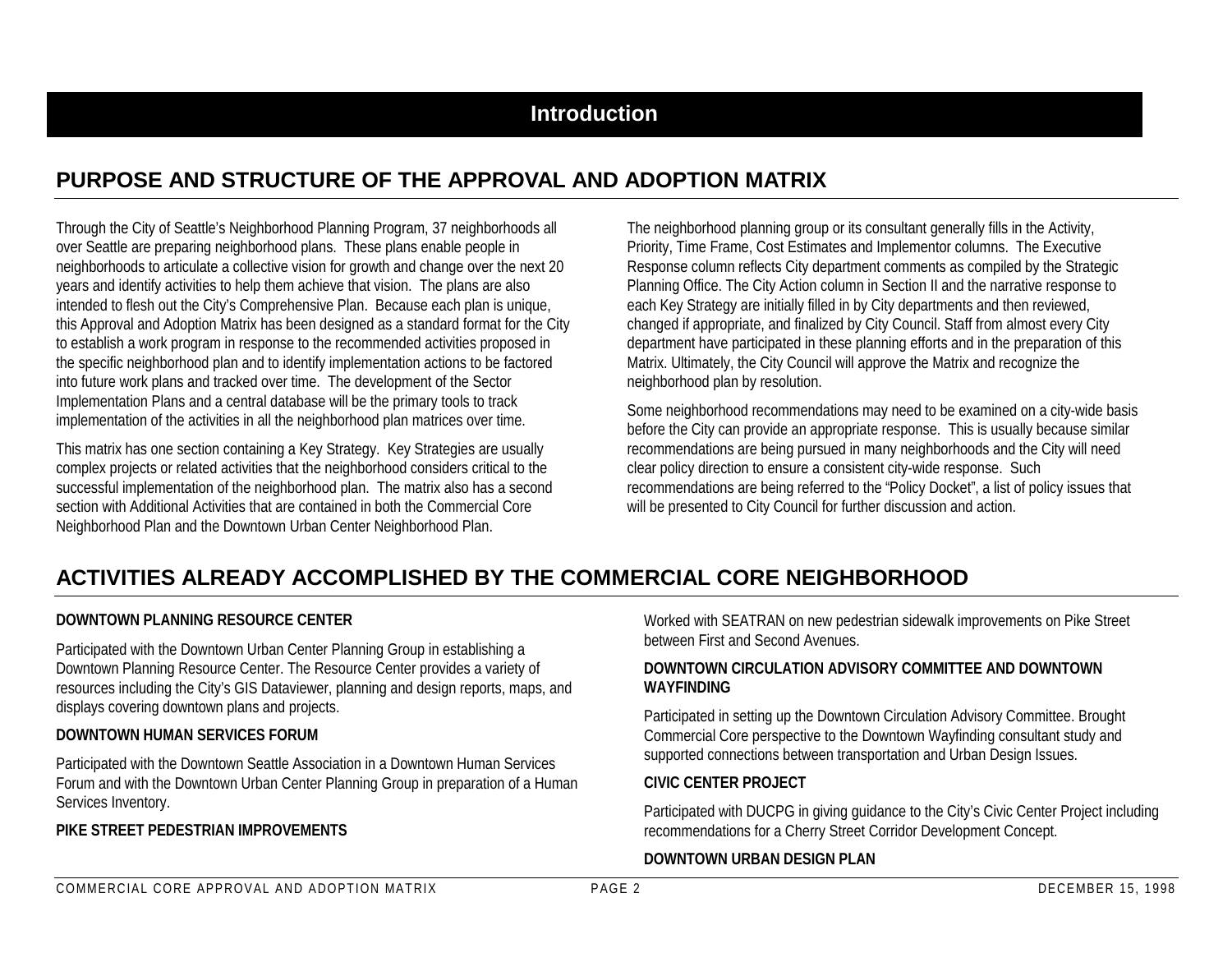Provided support for a Downtown Urban Design Framework Plan proposal and provided significant background work on interrelated urban design, land use and transportation

issues.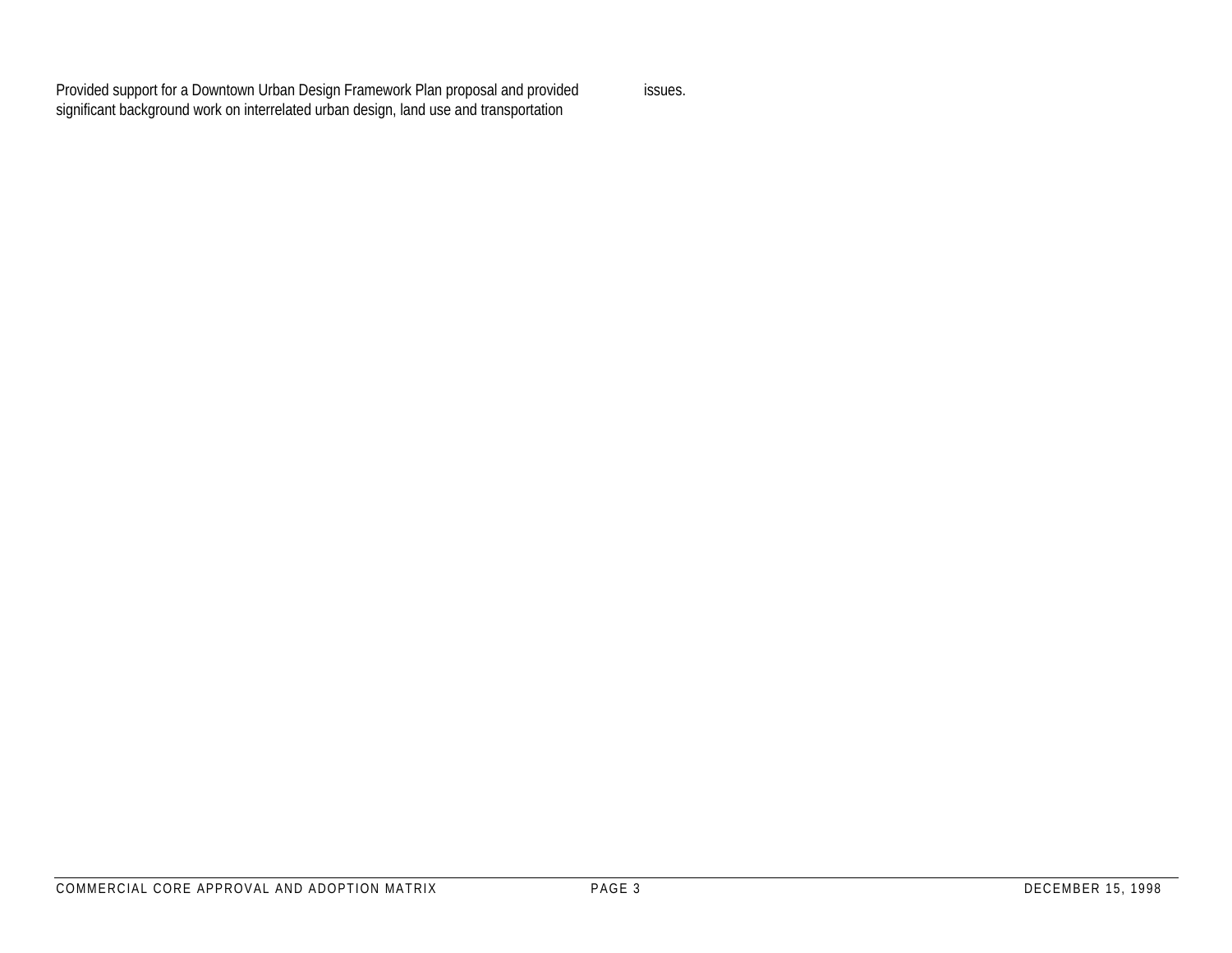# **ACRONYMS AND DEFINITIONS**

| <b>DCLU</b> Department of Design, Construction and Land Use (City of Seattle) | FAR Floor Area Ratio, the ratio of building floor area to lot area on which the building                                          |
|-------------------------------------------------------------------------------|-----------------------------------------------------------------------------------------------------------------------------------|
| <b>DMC</b> Downtown Mixed Commercial zone                                     | stands                                                                                                                            |
| <b>DMC-240</b> DMC zone with a 240 foot height limit for buildings            | NPO Neighborhood Planning Office (City of Seattle)                                                                                |
| <b>DOC1</b> Downtown Office Core 1 zone                                       | OH Office of Housing (Formerly part of the Department of Housing and Human Services)<br>(City of Seattle)                         |
| <b>DOC2</b> Downtown Office Core 2 zone                                       |                                                                                                                                   |
| <b>DON</b> Department of Neighborhoods (City of Seattle)                      | SPO Strategic Planning Office (Formerly part of the City of Seattle Office of<br>Management and Planning [OMP]) (City of Seattle) |
| <b>DRC</b> Downtown Retail Core zone                                          | <b>TDR</b> Transfer of Development Rights                                                                                         |
| <b>DUCPG</b> Downtown Urban Center Planning Group                             | Village Commercial Core Urban Center Village                                                                                      |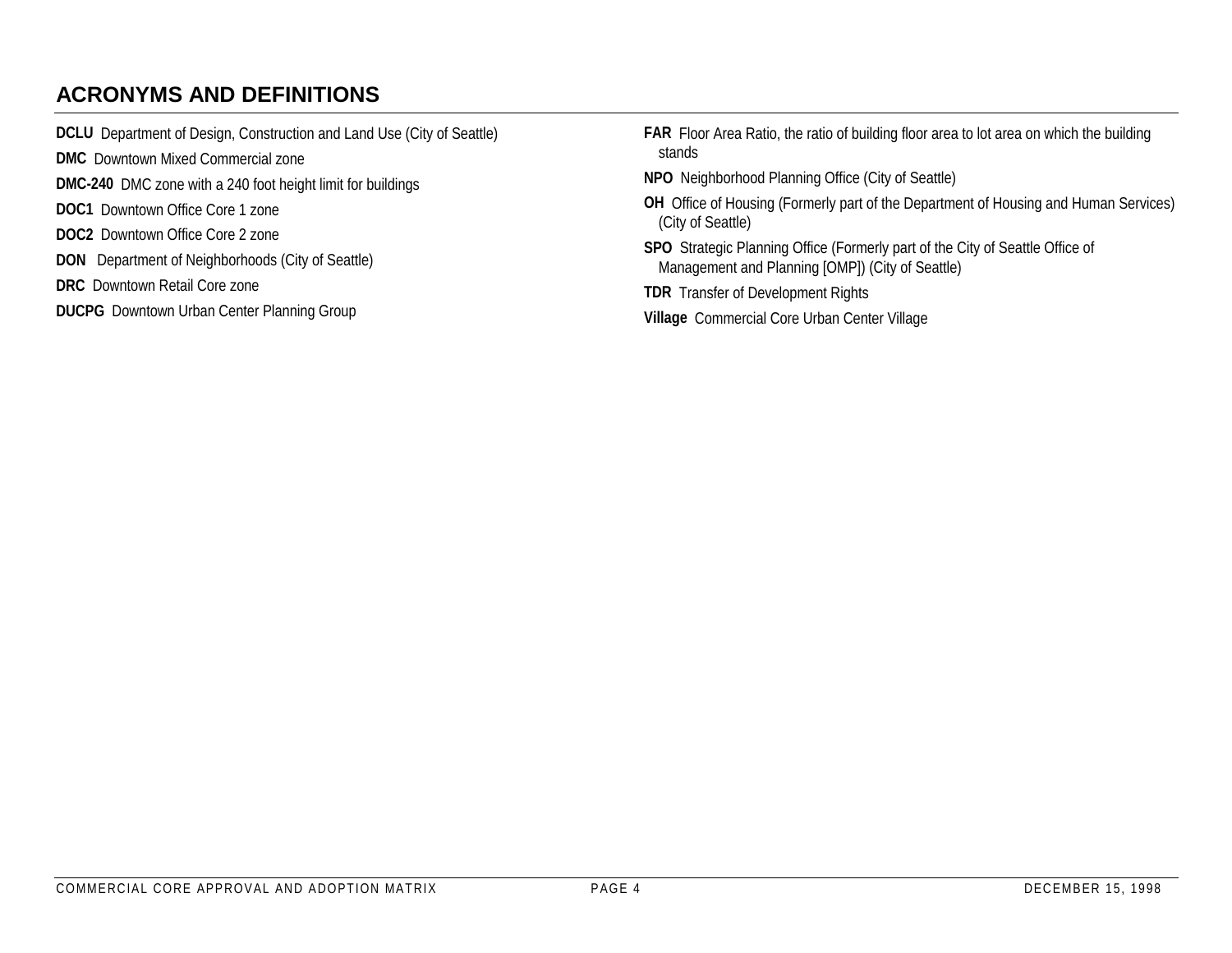# **I. Key Strategies**

This Key Strategy consists of activities for a single complex project or theme that the neighborhood considers critical to achieving its vision for the future. While the Key Strategy is a high priority for the neighborhood, it is also part of a twenty-year plan, so the specific activities within this Key Strategy may be implemented over the span of many years.

The Executive recognizes the importance of the Key Strategy to the neighborhood that developed it. Given the number of Key Strategies that will be proposed from the 37 planning areas, priorities will have to be set and projects phased over time. The Executive will coordinate efforts to sort through the Key Strategies. During this sorting process, the departments will work together to create Sector work programs that will prioritize Key Strategy elements. This may include developing rough cost estimates for the activities within each Key Strategy; identifying potential funding sources and

mechanisms; establishing priorities for the Key Strategies within each plan, as well as priorities among plans; and developing phased implementation and funding strategies. The City will involve neighborhoods in a public process so that neighborhoods can help to establish citywide priorities. Activities identified in this section will be included in the City's tracking database for monitoring neighborhood plan implementation.

The department most involved with the activities for a Key Strategy is designated as the lead. Otherwise, DON is designated as the lead. Other participating departments are also identified.

The Integrated City Response lists activities already underway, and other tasks that the Executive is committed to commence during 1998 and the 1999-2000 biennium.

## **A. INCREASE DEVELOPMENT OPPORTUNITIES FOR CREATING A STRONG MIXED-USE COMMERCIALCORE.**

## **Description**

The Commercial Core land use recommendations presented in this section are designed to be part of and to support the land use recommendations for the Downtown Urban Center. In a few specific cases, DUCPG Land Use Committee recommendations were found not to be completely consistent with those of the individual urban center neighborhoods' plans. To eliminate these inconsistencies, the following items are presented as only Commercial Core recommendations.

These recommendations may be folded back into the urban center umbrella of recommendations as the City's review process for the individual urban center neighborhood plans proceeds. This will be true if the individual neighborhood zoning or land use recommendations with which these recommendations were incompatible are found to be technically unworkable or if they will take too much time or would be too expensive to implement.

The recommendations presented address two subjects. These are:

1) In order to meet housing and employment growth targets, the Commercial Core proposes changes to current zoning standards to allow more innovative

development . A mechanism is needed to bring more under-utilized and small-site building capacity into a usable form. These recommendations address ways to make this capacity usable.

2) The Commercial Core and DUCPG have concluded that the Commercial Core—and, for that matter, the entire urban center—will need significant incentives if it is to meet the Comprehensive Plan's job growth and housing production targets. The "Housing Incentive Super Bonus" addresses this issue by significantly increasing the area's ability to meet growth targets while maintaining the current zoning system. The intention of this recommendation is to increase capacity without undertaking timeconsuming and potentially expensive zoning changes. The Housing Incentive Super Bonus is a way to promote housing and job production in as short a time as possible.

# **Integrated City Response**

The City strongly supports the goals of this Key Strategy. It is consistent with the Comprehensive Plan's goals of increasing development in strong mixed-use centers. Downtown Seattle is expected to contain the broadest mix of activities and greatest intensity of development in the region, and this Key Strategy will help to foster that goal. The recommended changes will increase capacity, which will help to implement the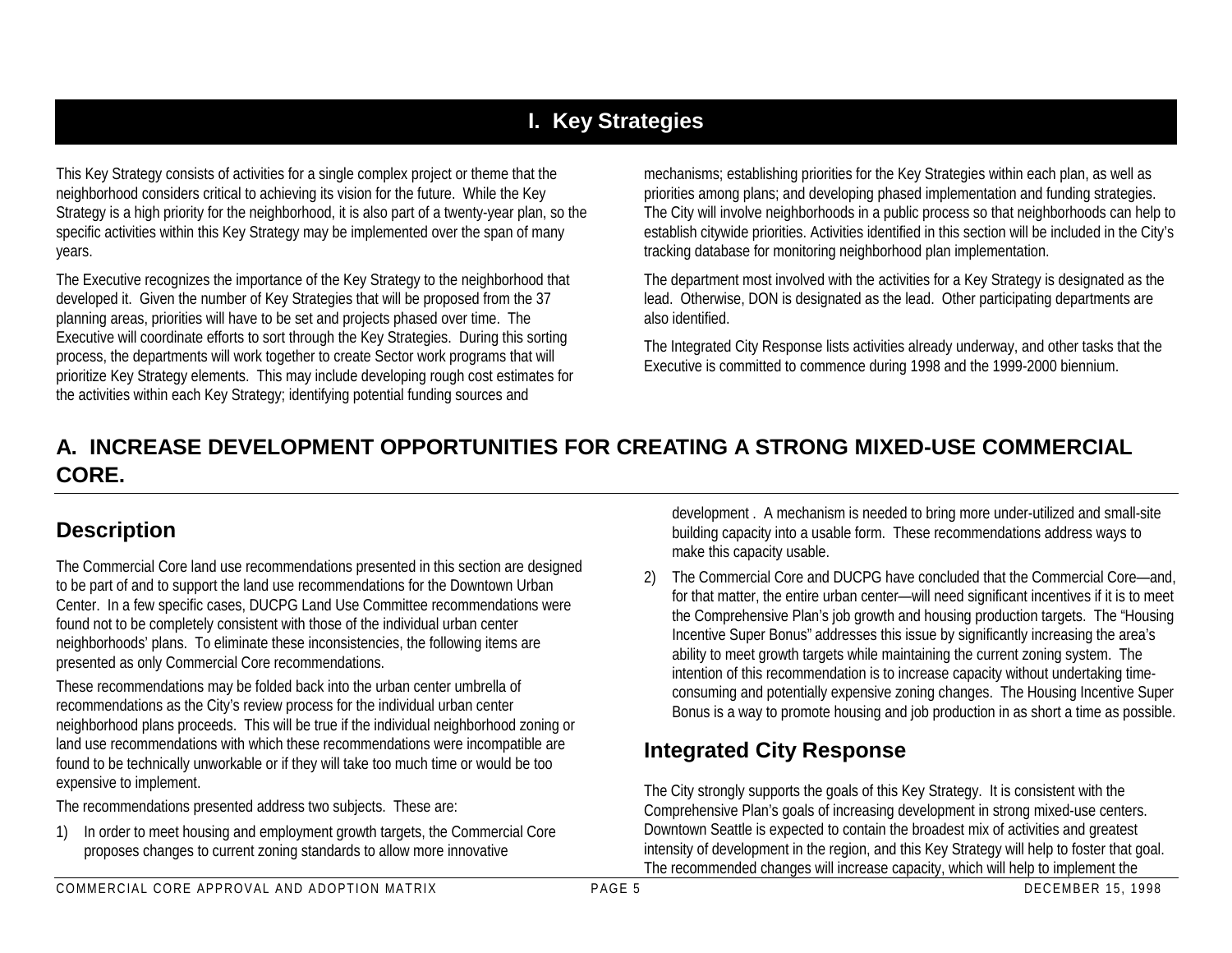Comprehensive Plan policies to "[p]romote the continued vitality of the downtown…" One rezone, which may help to further these goals, is being forwarded for Council consideration alongside this plan.

The majority of these recommendations, however, are complicated regulatory changes to the already complicated Downtown Land Use Code. The Downtown bonus and TDR systems are complex, interrelated programs. In addition, the Denny Triangle, Belltown and Downtown Urban Center Planning Groups are all proposing changes to the Downtown Land Use Code. Without an understanding of how all of these recommendations will affect each other, the Executive can not recommend adoption of these proposals with the plan. The Executive will undertake a comprehensive analysis of recommendations from all four planning groups at the same time beginning in 1999 and will be bringing back recommendations at the conclusion of this analysis. Some recommendations that are being forwarded by DUCPG are currently being considered and may help to meet the neighborhood's housing goals.

#### *Lead Department:* DCLU

#### *Participating Departments:* SPO, OH

#### *Activities Already Underway*

1. DCLU and SPO have completed analysis of the proposed rezone in Activity LU-1 and are forwarding a Director's Report and proposed rezone ordinance for consideration alongside this plan.

#### *Tasks to be Undertaken in 1999-2000*

1. By the end of 1999, the Executive will perform analysis on the following changes to the Bonus and TDR programs as they relate to development of housing for households under 80% of median area income, including 1) the proposed super bonus, 2) bonus values and 3) height and bulk. For those items, the Executive will submit initial recommendations to the Council by the end of 1999 and proposed legislation in January 2000. Beginning in 2000, the Executive will begin analysis of the Bonus, TDR, and any other housing and land use recommendations.

As the Executive evaluates the Bonus and TDR proposals, the Executive will: 1) assign affected departments, such as OH, DON (Urban Conservation) or DPR, as lead departments (or co-leads with DCLU and SPO); 2) include Council staff on the City staff team; and 3) provide community groups, including DUCPG and SHDC, with an opportunity to review and comment on the Executive's recommendations.

In addition, the Executive will: 1) confirm or revise assumptions related to the ability of downtown to meet both housing and employment targets under current regulations; 2) evaluate the ability of the market to provide housing for households earning between 65% and 80% of median income without additional incentives; 3) review legal issues related to proposed incentives for housing for households above 80% of median income; and 4) review legal and policy issues related to proposals for small buildings, historic buildings, and open space TDR.

|        | A. Increase Development Opportunities for Creating a Strong Mixed-Use Commercial Core.                                                                                                                                                                                         |          |                      |                         |                    |                                                                                                                                                                                                                                                                                   |  |  |  |  |  |
|--------|--------------------------------------------------------------------------------------------------------------------------------------------------------------------------------------------------------------------------------------------------------------------------------|----------|----------------------|-------------------------|--------------------|-----------------------------------------------------------------------------------------------------------------------------------------------------------------------------------------------------------------------------------------------------------------------------------|--|--|--|--|--|
|        | <b>Activity</b>                                                                                                                                                                                                                                                                | Priority | Time<br><b>Frame</b> | Cost<br><b>Estimate</b> | <b>Implementor</b> | <b>City Comment</b>                                                                                                                                                                                                                                                               |  |  |  |  |  |
|        | Modify zoning to simplify zoning designations and to stimulate development.                                                                                                                                                                                                    |          |                      |                         |                    |                                                                                                                                                                                                                                                                                   |  |  |  |  |  |
| $LU-1$ | Adjust the zoning boundary between the DRC and DMC<br>zones along Second Avenue between Stewart and Pine<br>Streets, changing one-half block to DMC-240. Work with<br>DCLU to conduct a rezone analysis sufficient to support<br>City Council adoption of this recommendation. | High     |                      |                         | SPO, DCLU          | DCLU and SPO have prepared an analysis of this rezone<br>proposal and support the recommendation. This zoning<br>change from DRC 85 (150) to DMC-240 is available for<br>consideration alongside the Commercial Core Neighborhood<br>Plan. Please see the DCLU Director's Report. |  |  |  |  |  |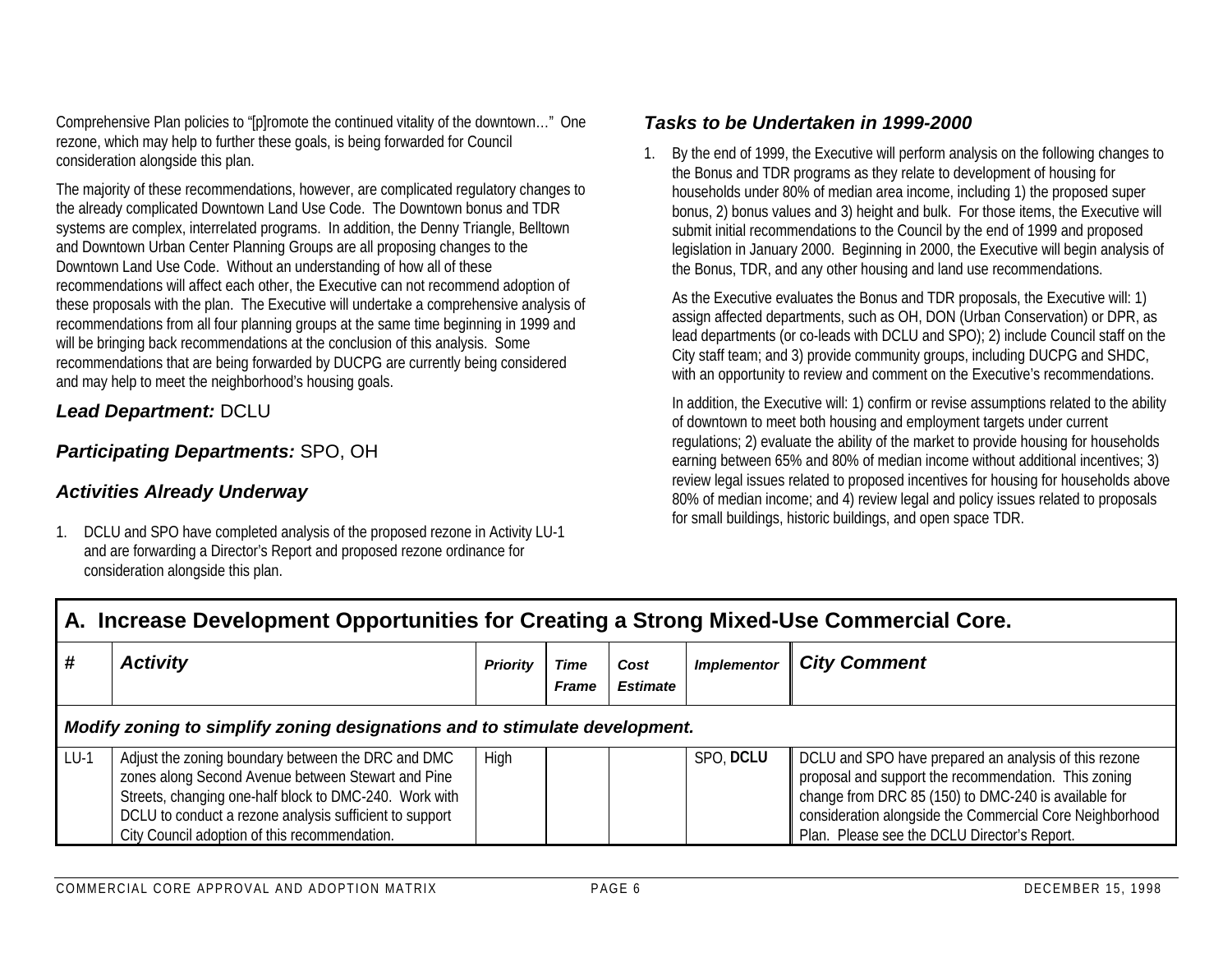|        | A. Increase Development Opportunities for Creating a Strong Mixed-Use Commercial Core.                                                                                                                                                                                                                                                              |                 |                             |                         |                         |                                                                                                                                                                                                                                                                                                                                                                                                                                                         |  |  |  |  |
|--------|-----------------------------------------------------------------------------------------------------------------------------------------------------------------------------------------------------------------------------------------------------------------------------------------------------------------------------------------------------|-----------------|-----------------------------|-------------------------|-------------------------|---------------------------------------------------------------------------------------------------------------------------------------------------------------------------------------------------------------------------------------------------------------------------------------------------------------------------------------------------------------------------------------------------------------------------------------------------------|--|--|--|--|
| #      | <b>Activity</b>                                                                                                                                                                                                                                                                                                                                     | <b>Priority</b> | <b>Time</b><br><b>Frame</b> | Cost<br><b>Estimate</b> | <b>Implementor</b>      | <b>City Comment</b>                                                                                                                                                                                                                                                                                                                                                                                                                                     |  |  |  |  |
| LU-1a  | Continue to look at options to change zoning to improve<br>redevelopment potential on the two half blocks on the east<br>side of Second Avenue between Pine and Union Streets.                                                                                                                                                                      |                 |                             |                         | SPO, DCLU               | The City will consider this proposal alongside zoning<br>recommendations from the Downtown Urban Center Planning<br>Group and the Denny Triangle Planning Committee (as part<br>of 1999-2000 work programs).                                                                                                                                                                                                                                            |  |  |  |  |
|        | Rework the current bonus and TDR programs to stimulate development that achieves the community's goals.                                                                                                                                                                                                                                             |                 |                             |                         |                         |                                                                                                                                                                                                                                                                                                                                                                                                                                                         |  |  |  |  |
| $LU-2$ | Allow building heights to exceed current limits by 20-25%<br>based on neighborhood plan urban design features and<br>design review. Maintain current FAR provisions to control<br>overall development bulk. Assess the economic impacts<br>of this strategy relative to prioritizing housing in the bonus<br>system.                                |                 |                             |                         | DCLU, SPO,<br>OH        | Further analysis of this proposal is needed. DCLU, OH and<br>SPO, as part of their 1999-2000 work programs, will consider<br>this proposal alongside zoning recommendations from the<br>Downtown Urban Center Planning Group and the Denny<br>Triangle Planning Committee. The community should be<br>aware that the recommendations to come out of this analysis<br>may not be the same as those that the community has come<br>up with independently. |  |  |  |  |
| $LU-3$ | Retain small buildings (less than 8,000 square-foot sites)<br>by allowing unused FAR development capacity to be<br>transferred to other sites at a multiplier of four times the<br>actual. Buildings would not have to be eligible for<br>landmark designation but would have to be renovated in<br>compliance with Landmark Board standards.       |                 |                             |                         | DCLU, SPO,<br>DON, OH   | Further analysis of this proposal is needed. DCLU, OH and<br>SPO, as part of their 1999-2000 work programs, will consider<br>this proposal alongside zoning recommendations from the<br>Downtown Urban Center Planning Group and the Denny<br>Triangle Planning Committee. The community should be<br>aware that the recommendations to come out of this analysis<br>may not be the same as those that the community has come<br>up with independently. |  |  |  |  |
|        | Create incentives to promote increased housing development.                                                                                                                                                                                                                                                                                         |                 |                             |                         |                         |                                                                                                                                                                                                                                                                                                                                                                                                                                                         |  |  |  |  |
| $LU-4$ | Create an immediately usable housing incentive package<br>(Housing Incentive Super Bonus) in the existing DOC1,<br>DOC2, and DMC-240 areas of the Commercial Core. The<br>incentive package would retain existing base zoning but<br>allow a development proponent electing to use its features<br>to:<br>Increase the existing base FAR by two for | High            | $6 - 12$<br>mos.            |                         | DCLU, OH,<br><b>SPO</b> | Further analysis of this proposal is needed. DCLU, OH and<br>SPO, as part of their 1999-2000 work programs, will consider<br>this proposal alongside similar recommendations from the<br>Downtown Urban Center Planning Group and the Denny<br>Triangle Planning Committee. The community should be<br>aware that the recommendations to come out of this analysis<br>may not be the same as those that the community has come                          |  |  |  |  |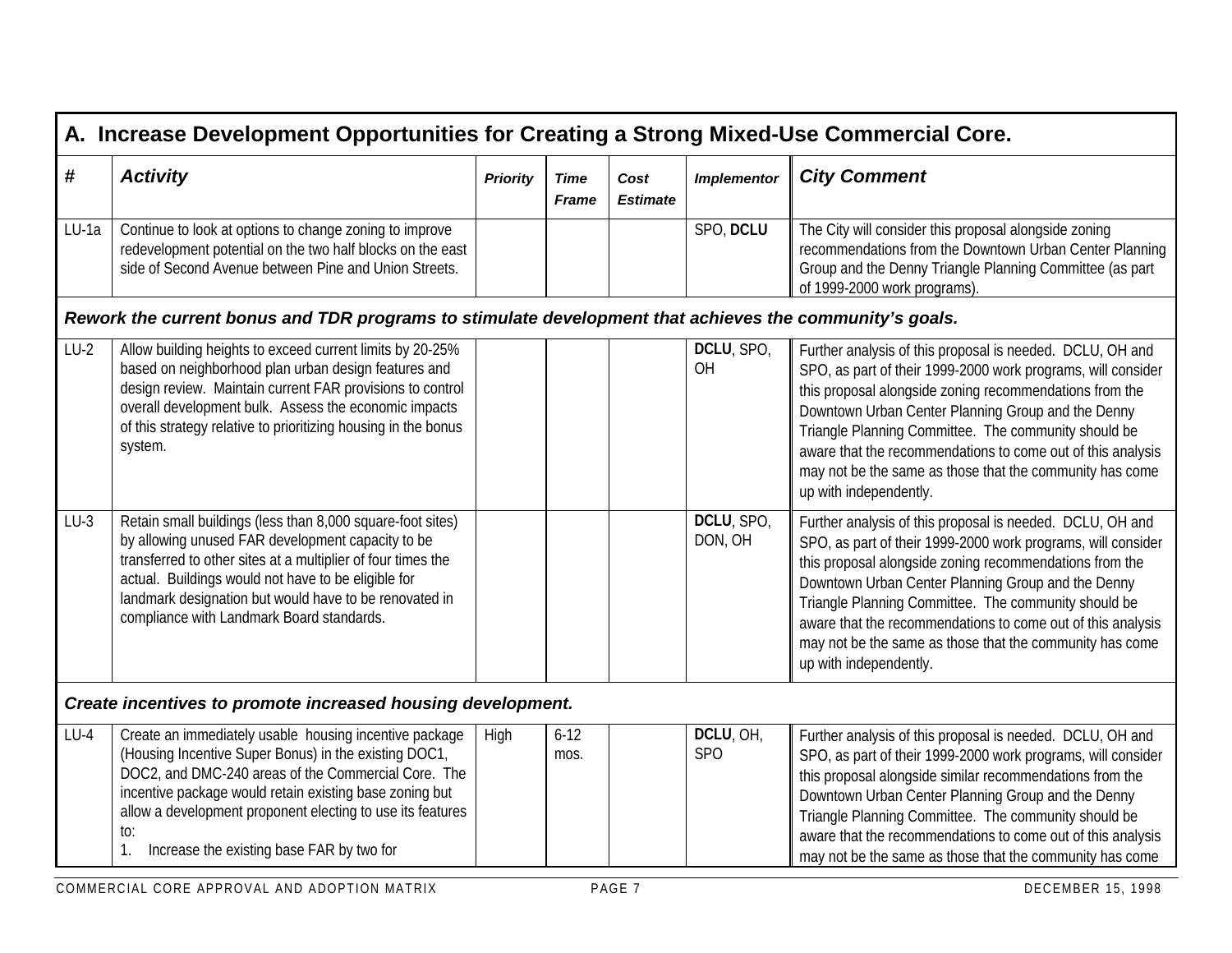| <b>Activity</b>                                                                                                                                                                                                                                                                                                                                                                                                                                                                                                                                                                                                                                                                                                                                                                                                                                                                                                                                                                                                                                                                                                                                                                                                                                                                                                                                                                                                                                                                                                   | <b>Priority</b> | <b>Time</b><br><b>Frame</b> | Cost<br><b>Estimate</b> | <b>Implementor</b> | <b>City Comment</b>    |
|-------------------------------------------------------------------------------------------------------------------------------------------------------------------------------------------------------------------------------------------------------------------------------------------------------------------------------------------------------------------------------------------------------------------------------------------------------------------------------------------------------------------------------------------------------------------------------------------------------------------------------------------------------------------------------------------------------------------------------------------------------------------------------------------------------------------------------------------------------------------------------------------------------------------------------------------------------------------------------------------------------------------------------------------------------------------------------------------------------------------------------------------------------------------------------------------------------------------------------------------------------------------------------------------------------------------------------------------------------------------------------------------------------------------------------------------------------------------------------------------------------------------|-----------------|-----------------------------|-------------------------|--------------------|------------------------|
| commercial and mixed-use projects. To achieve the<br>increase in base FAR, the project must include these<br>public features:<br>Sidewalk weather protection<br>$\bullet$<br>Ground floor retail/commercial<br>$\bullet$<br>Sidewalk widening (per SMC Section 23.49.22)<br>$\bullet$<br>Increase the maximum allowable FAR by three and<br>2.<br>increase building height by 30% for commercial and<br>mixed-use projects if:<br>75% of the additional FAR is achieved by using<br>$\bullet$<br>housing bonuses in which:<br>- 25% of all units are affordable to low-moderate-<br>income (80% of median income) households<br>- 75% of all units are affordable to moderate-income<br>(100% of median income) households<br>And 25% of the FAR above the new base FAR<br>$\bullet$<br>includes at least three public benefit features that<br>support housing. Study which features should qualify<br>and what their values should be. Include features<br>such as:<br>- Off-site green street or open space contributions<br>$(1.5$ FAR)<br>- Human services or day care facilities (up to 1 FAR)<br>- Short-term below grade parking (1.0 FAR)<br>- Transit station access, if applicable<br>- Hillside assist, if applicable<br>Housing may be built on or off site. If housing is built on<br>site, it will be considered invisible (not counted) when<br>calculating the project's FAR.<br>The incentive zoning package may be used as an interim<br>action to stimulate and encourage housing development |                 |                             |                         |                    | up with independently. |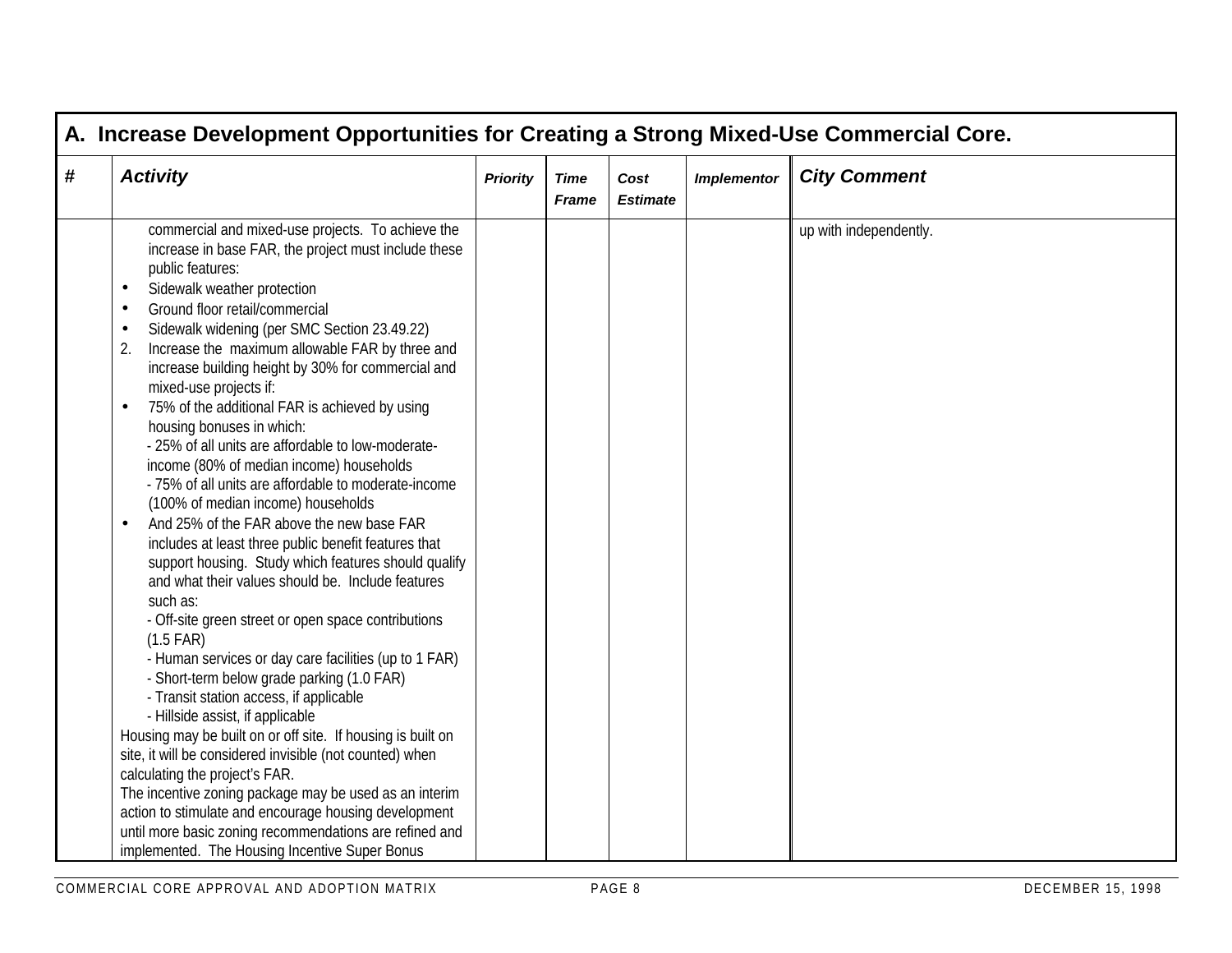| A. Increase Development Opportunities for Creating a Strong Mixed-Use Commercial Core.                                                      |                 |                      |                         |                    |                     |  |  |  |  |  |
|---------------------------------------------------------------------------------------------------------------------------------------------|-----------------|----------------------|-------------------------|--------------------|---------------------|--|--|--|--|--|
| <b>Activity</b>                                                                                                                             | <b>Priority</b> | Time<br><b>Frame</b> | Cost<br><b>Estimate</b> | <b>Implementor</b> | <b>City Comment</b> |  |  |  |  |  |
| package can be designed to sunset at a selected future<br>date or when a fixed number of housing units are<br>developed using this package. |                 |                      |                         |                    |                     |  |  |  |  |  |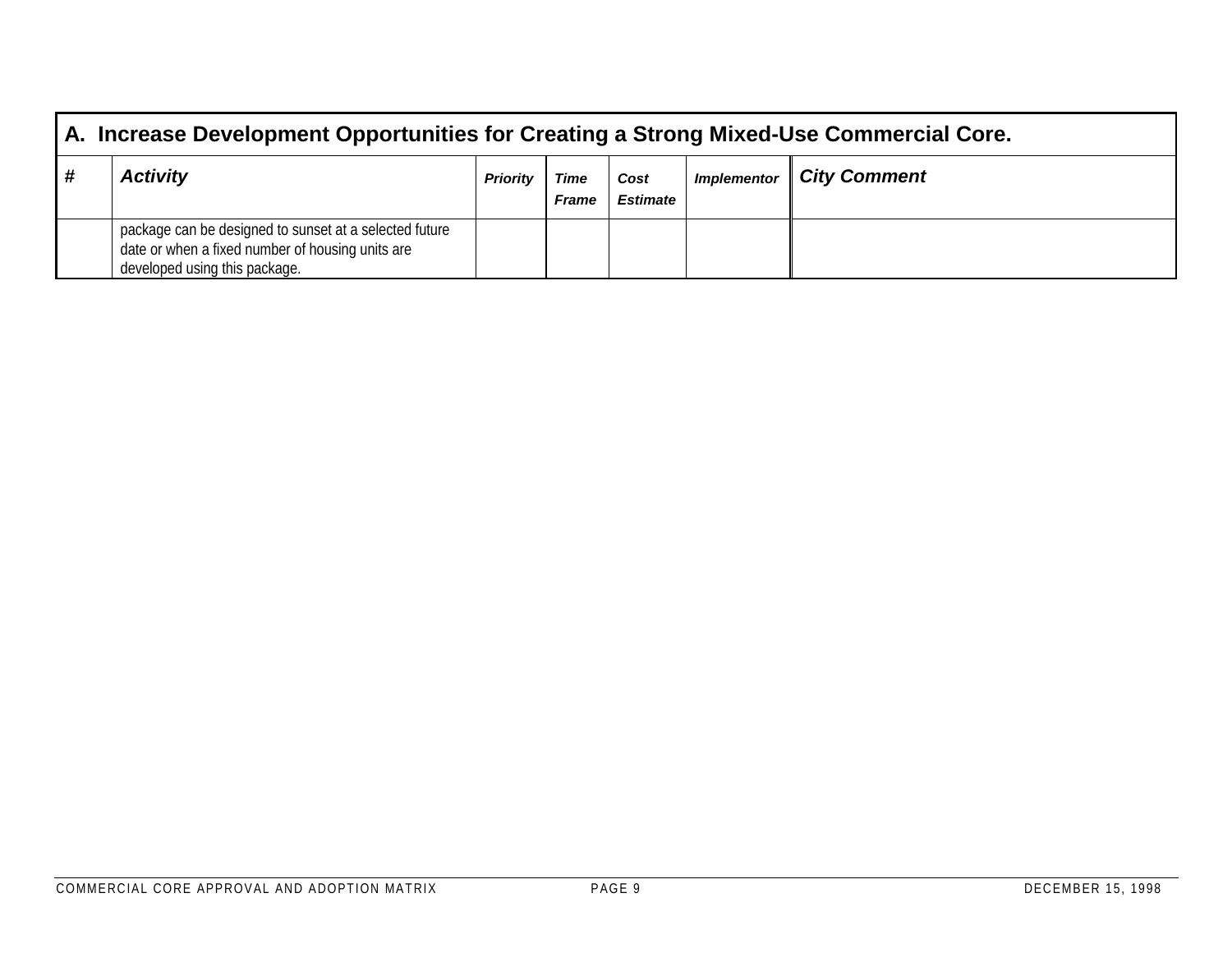## **II. ADDITIONAL ACTIVITIES IN THE COMMERCIAL CORE PLAN WHICH ARE ALSO IN THE DOWNTOWNURBAN CENTER NEIGHBORHOOD PLAN**

**Note: the following recommendations are found both in the Commercial Core and Downtown Urban Center Neighborhood Plans. Because they were addressed in the umbrella Downtown Urban Center Approval and Adoption Matrix, these recommendations were not originally included in the Commercial Core matrix. They are included here in order to help track all of the recommendations in the Commercial Core Neighborhood Plan, to give Councilmembers a better understanding of the breadth of issues that the Commercial Core has addressed and to allow Councilmembers to consider the recommendations above in the context of all of the neighborhood's recommendations. Activity numbers in parentheses are from the Downtown Urban Center Approval and Adoption Matrix.**

|                       | <b>Additional Activities</b>                                                                                                                                                                                                                                                                                                                                                                                                                                                                                                                                                                               |                 |                             |                         |                         |                                                                                                                                                                                        |  |  |  |  |  |  |
|-----------------------|------------------------------------------------------------------------------------------------------------------------------------------------------------------------------------------------------------------------------------------------------------------------------------------------------------------------------------------------------------------------------------------------------------------------------------------------------------------------------------------------------------------------------------------------------------------------------------------------------------|-----------------|-----------------------------|-------------------------|-------------------------|----------------------------------------------------------------------------------------------------------------------------------------------------------------------------------------|--|--|--|--|--|--|
| #                     | <b>Activity</b>                                                                                                                                                                                                                                                                                                                                                                                                                                                                                                                                                                                            | <b>Priority</b> | <b>Time</b><br><b>Frame</b> | Cost<br><b>Estimate</b> | <b>Implementor</b>      | <b>City Comment</b>                                                                                                                                                                    |  |  |  |  |  |  |
|                       | Modify zoning to simplify zoning designations to stimulate development and promote architectural variety.                                                                                                                                                                                                                                                                                                                                                                                                                                                                                                  |                 |                             |                         |                         |                                                                                                                                                                                        |  |  |  |  |  |  |
| $LU-5$<br>(LU-<br>19) | <b>Small Site Redevelopment Eliminate FAR restrictions</b><br>on small sites (quarter block or less) in DOC1, DOC2, and<br>DMC zones, and calculate density based on height limits<br>only. Allow required parking to be provided on a cash in-<br>lieu-of basis at the owners option. Require:<br>Public benefit features<br>Retail Shopping (at street level)<br>$\bullet$<br>Overhead weather protection<br>$\bullet$<br>Sculptured building tops (in lieu of setbacks)<br>$\bullet$<br>TDRs to be used for achieving any building area<br>$\overline{2}$<br>above FAR 15<br>3.<br><b>Design Review</b> | High            | 2000                        |                         | DCLU, SPO               | The Executive will begin analysis of this recommendation<br>alongside other recommendations to change the Downtown<br>Bonus and TDR programs as part of its 1999-2000 work<br>program. |  |  |  |  |  |  |
|                       | Rework bonus and TDR programs to stimulate desirable development and promote architectural variety                                                                                                                                                                                                                                                                                                                                                                                                                                                                                                         |                 |                             |                         |                         |                                                                                                                                                                                        |  |  |  |  |  |  |
| $LU-6$<br>$(LU-4)$    | Tiering Elimination Eliminate the tiering system used to<br>calculate maximum FAR allowances. Develop an<br>alternative system that assigns bonus values and priorities<br>based on community goals and policies. Make housing<br>development a high priority.                                                                                                                                                                                                                                                                                                                                             | High            | 99                          |                         | DCLU, SPO,<br><b>OH</b> | The Executive will begin analysis of this recommendation<br>alongside other recommendations to change the Downtown<br>Bonus and TDR programs as part of its 1999-2000 work<br>program. |  |  |  |  |  |  |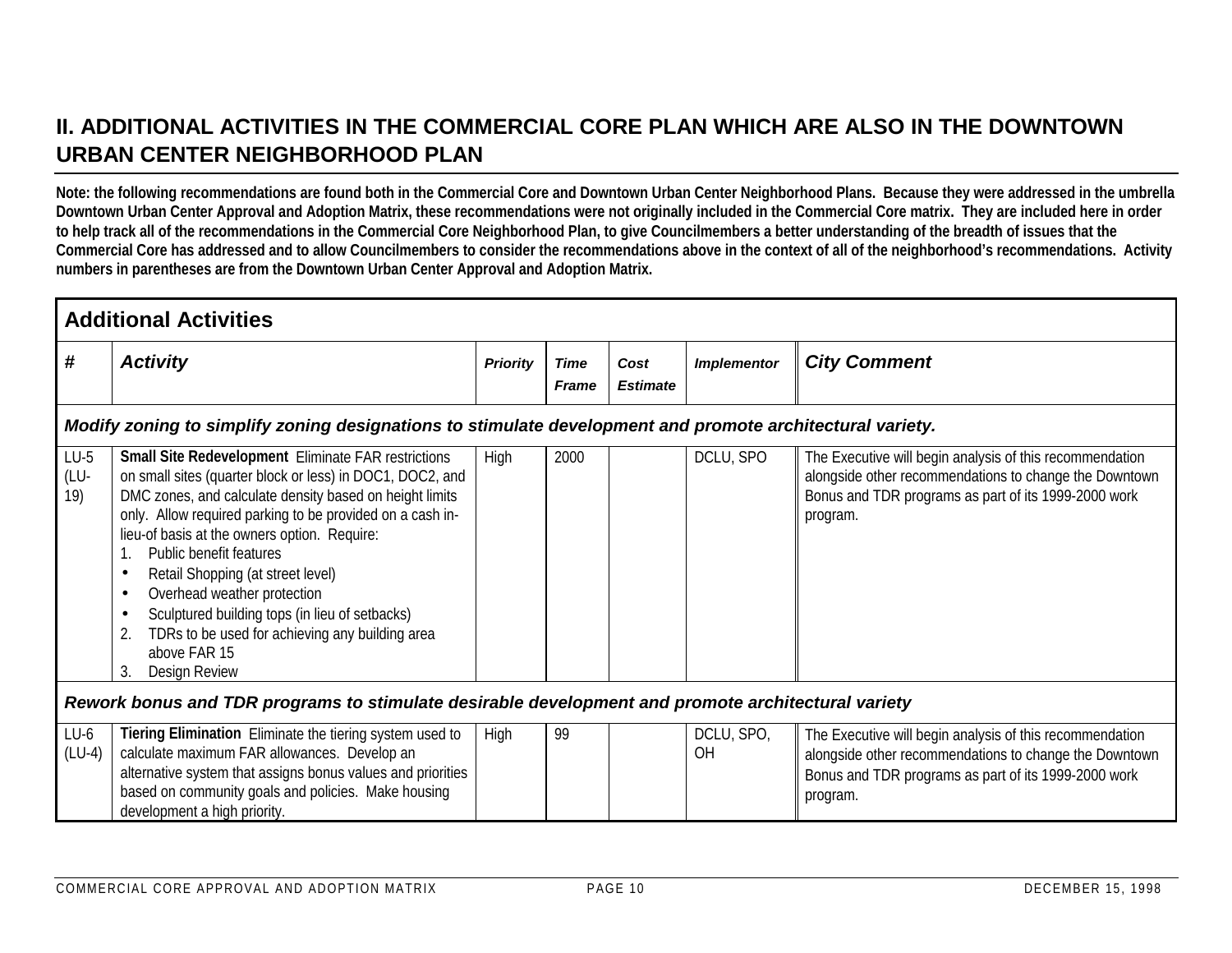|                        | <b>Additional Activities</b>                                                                                                                                                                                                                                                                                                                                                                         |                 |                             |                         |                                |                                                                                                                                                                                                                                                                                                                                                                                                                             |  |  |  |  |  |
|------------------------|------------------------------------------------------------------------------------------------------------------------------------------------------------------------------------------------------------------------------------------------------------------------------------------------------------------------------------------------------------------------------------------------------|-----------------|-----------------------------|-------------------------|--------------------------------|-----------------------------------------------------------------------------------------------------------------------------------------------------------------------------------------------------------------------------------------------------------------------------------------------------------------------------------------------------------------------------------------------------------------------------|--|--|--|--|--|
| #                      | <b>Activity</b>                                                                                                                                                                                                                                                                                                                                                                                      | <b>Priority</b> | <b>Time</b><br><b>Frame</b> | Cost<br><b>Estimate</b> | <b>Implementor</b>             | <b>City Comment</b>                                                                                                                                                                                                                                                                                                                                                                                                         |  |  |  |  |  |
| $LU-7$<br>$(LU-5)$     | Bonus Program Overhaul Re-evaluate the existing<br>Floor Area Bonus program. Simplify and balance the<br>menu of bonusable public benefit features to reflect<br>neighborhood plan goals and policies. Eliminate unused<br>or undesired features, make highly desirable features into<br>requirements, and consolidate similar features. Review<br>and update the program every three to five years. | High            | 99                          |                         | DCLU, SPO,<br>OH, SAC          | The Executive will begin analysis of this recommendations<br>alongside other recommendations to change the Downtown<br>Bonus program as part of its 1999-2000 work program.                                                                                                                                                                                                                                                 |  |  |  |  |  |
| $LU-8$<br>$(LU-9)$     | TDR Program Overhaul Re-evaluate the existing<br>Transfer of Development Rights program and reorder its<br>priorities to reflect neighborhood plan goals and policies.<br>Review and update the program every three to five years.                                                                                                                                                                   | High            | 99                          |                         | DCLU, SPO,<br>OH, SAC          | The Executive will begin analysis of this recommendations<br>alongside other recommendations to change the Downtown<br>Transfer of Development Rights program as part of its 1999-<br>2000 work program.                                                                                                                                                                                                                    |  |  |  |  |  |
| $LU-9$<br>(LU-<br>16)  | Historic Building TDR Create a TDR for historic<br>buildings that allows the inherent, functional space<br>inefficiencies (e.g., non-rentable area that is used for<br>elevators, stairs, hallways, bathrooms, etc.) of renovated,<br>designated historic structures to be transferred as TDRs<br>to other downtown sites at a multiplied value.                                                     | Medium-<br>High | 2000                        |                         | DCLU, SPO,<br>OH, DON          | The Executive will begin analysis of this recommendations<br>alongside other recommendations to change the Downtown<br>Bonus and TDR programs as part of its 1999-2000 work<br>program.<br>The Executive has concerns about the basis for allowing<br>TDRs from historic buildings that are not designated Seattle<br>Landmarks and the blurring of the distinction between<br>bonuses and transfers of development rights. |  |  |  |  |  |
|                        | Create development incentives to stimulate housing production                                                                                                                                                                                                                                                                                                                                        |                 |                             |                         |                                |                                                                                                                                                                                                                                                                                                                                                                                                                             |  |  |  |  |  |
| $LU-10$<br>(LU-<br>2a) | "Invisible" Housing FAR Exemption Allow housing to<br>be 'invisible,' or exempt from FAR calculations, within the<br>DOC1 zone of the Commercial Core.                                                                                                                                                                                                                                               | High            | Immedi<br>ate               |                         | DCLU, SPO,<br>OH               | An ordinance with recommendations regarding how this<br>proposal may be implemented has been included in the<br>Approval and Adoption Package for City Council<br>consideration.                                                                                                                                                                                                                                            |  |  |  |  |  |
|                        | Develop Green Streets and open space to enhance urban design character and to support population growth                                                                                                                                                                                                                                                                                              |                 |                             |                         |                                |                                                                                                                                                                                                                                                                                                                                                                                                                             |  |  |  |  |  |
| LU-11<br>(LU-<br>14)   | City Property TDR Enable unused development capacity<br>from City-owned property within the Downtown Urban<br>Center to be available for sale as TDRs. Earmark                                                                                                                                                                                                                                       | High            | 1999-<br>2000               |                         | DCLU, SPO,<br>OH, ESD,<br>DPR, | The Executive will begin analysis of this recommendation<br>together with other recommendations to change the<br>Downtown Bonus and TDR programs as part of its 1999-                                                                                                                                                                                                                                                       |  |  |  |  |  |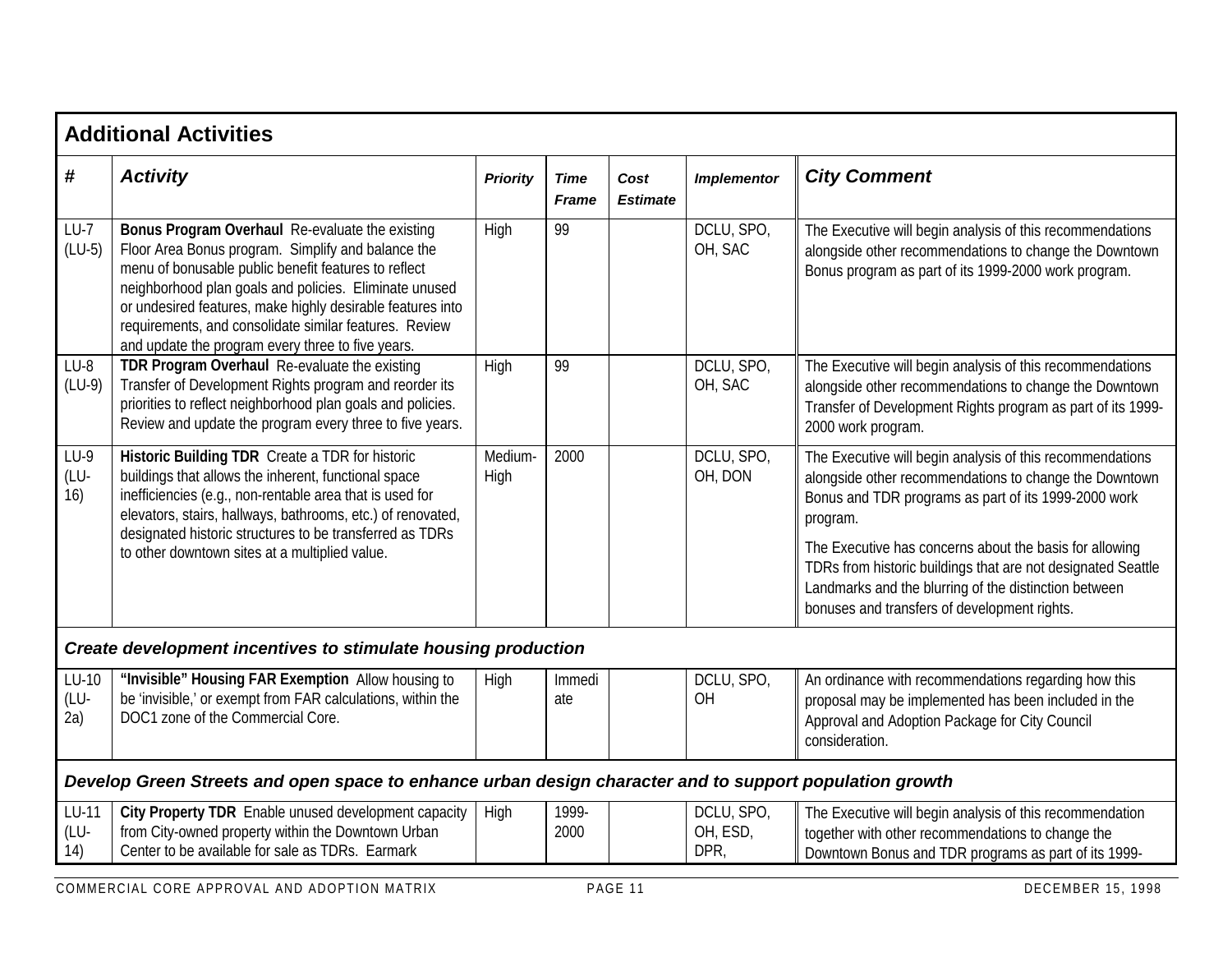|                      | <b>Additional Activities</b>                                                                                                                                                                                                                                                                                                                                                                                                                                 |                 |                             |                         |                                 |                                                                                                                                                                                                                                                                                                                                                                                                                                                                                    |  |  |  |  |  |
|----------------------|--------------------------------------------------------------------------------------------------------------------------------------------------------------------------------------------------------------------------------------------------------------------------------------------------------------------------------------------------------------------------------------------------------------------------------------------------------------|-----------------|-----------------------------|-------------------------|---------------------------------|------------------------------------------------------------------------------------------------------------------------------------------------------------------------------------------------------------------------------------------------------------------------------------------------------------------------------------------------------------------------------------------------------------------------------------------------------------------------------------|--|--|--|--|--|
| #                    | <b>Activity</b>                                                                                                                                                                                                                                                                                                                                                                                                                                              | <b>Priority</b> | <b>Time</b><br><b>Frame</b> | Cost<br><b>Estimate</b> | <b>Implementor</b>              | <b>City Comment</b>                                                                                                                                                                                                                                                                                                                                                                                                                                                                |  |  |  |  |  |
|                      | proceeds from sales to finance designated Green Street<br>projects.                                                                                                                                                                                                                                                                                                                                                                                          |                 |                             |                         | <b>SEATRAN</b>                  | 2000 work program.                                                                                                                                                                                                                                                                                                                                                                                                                                                                 |  |  |  |  |  |
| LU-12<br>(LU-<br>15) | Open Space TDR Allow current and future sites retained<br>or developed as open space to sell unused development<br>capacity as TDRs to other downtown projects. Open<br>space developed as part of a project's public benefit<br>features program would not be eligible as TDRs. Open<br>spaces sending TDRs must conform to location and<br>development criteria established in the downtown<br>neighborhoods' plans and the Downtown Urban Design<br>Plan. | Medium-<br>High | 1999-<br>2000               |                         | DCLU, SPO,<br><b>DPR</b>        | The Executive will begin analysis of this recommendation<br>together with other recommendations to change the<br>Downtown Bonus and TDR programs as part of its 1999-<br>2000 work program.                                                                                                                                                                                                                                                                                        |  |  |  |  |  |
| LU-13<br>(LU-<br>24) | Pedestrian Streetscapes Implementation Designate a<br>single City department to administer the process of<br>designing, permitting, constructing, and maintaining<br>pedestrian-oriented streets, in cooperation with other City<br>departments, adjacent property owners, and downtown<br>business organizations. The lead department should be<br>staffed by qualified urban designers, not traffic engineers.                                             | High            | 1999                        |                         | SEATRAN,<br><b>DCLU</b>         | Green Street and Key Pedestrian Street issues have been<br>placed on the Policy Docket. The Executive will review its<br>policies on Green Streets and Key Pedestrian Streets in<br>1999. That policy work will include evaluation of whether a<br>single City department should be responsible for all<br>pedestrian street programs. Once this policy analysis is<br>completed, this recommendation will be reviewed again.                                                      |  |  |  |  |  |
| LU-14<br>(LU-<br>23) | Pedestrian Streetscapes Funding Devise a funding<br>mechanism for implementing the design, construction, and<br>maintenance of pedestrian-oriented streets. Include:<br>Bonds:<br>$\bullet$<br>Neighborhood Plan implementation monies;<br>$\bullet$<br>Public benefit feature contributions from developers;<br>$\bullet$<br>City Property TDRs.<br>$\bullet$                                                                                               | Medium-<br>High | 2000-<br>2001               |                         | SPO,<br>SEATRAN,<br><b>DCLU</b> | Green Street and Key Pedestrian Street issues have<br>1.<br>been placed on the Policy Docket. The Executive will<br>review its policies on Green Streets and Key Pedestrian<br>Streets in 1999. That policy work will include review of<br>options for funding pedestrian street improvements.<br>Once this policy analysis is completed, this<br>recommendation will be reviewed again. Design for<br>Green Streets may be included as part of the Downtown<br>Urban Design Plan. |  |  |  |  |  |
|                      | Create a master plan to guide the design and maintenance of public spaces in the downtown.                                                                                                                                                                                                                                                                                                                                                                   |                 |                             |                         |                                 |                                                                                                                                                                                                                                                                                                                                                                                                                                                                                    |  |  |  |  |  |
| LU-15<br>(LU-        | Downtown Urban Design Plan Secure funding,<br>designate key City staff, appoint a citizen advisory                                                                                                                                                                                                                                                                                                                                                           | High            | 1999                        |                         | SPO, DCLU,<br>SEATRAN,          | The Executive strongly supports the development of a<br>Downtown Urban Design Plan. DCLU (via the Design                                                                                                                                                                                                                                                                                                                                                                           |  |  |  |  |  |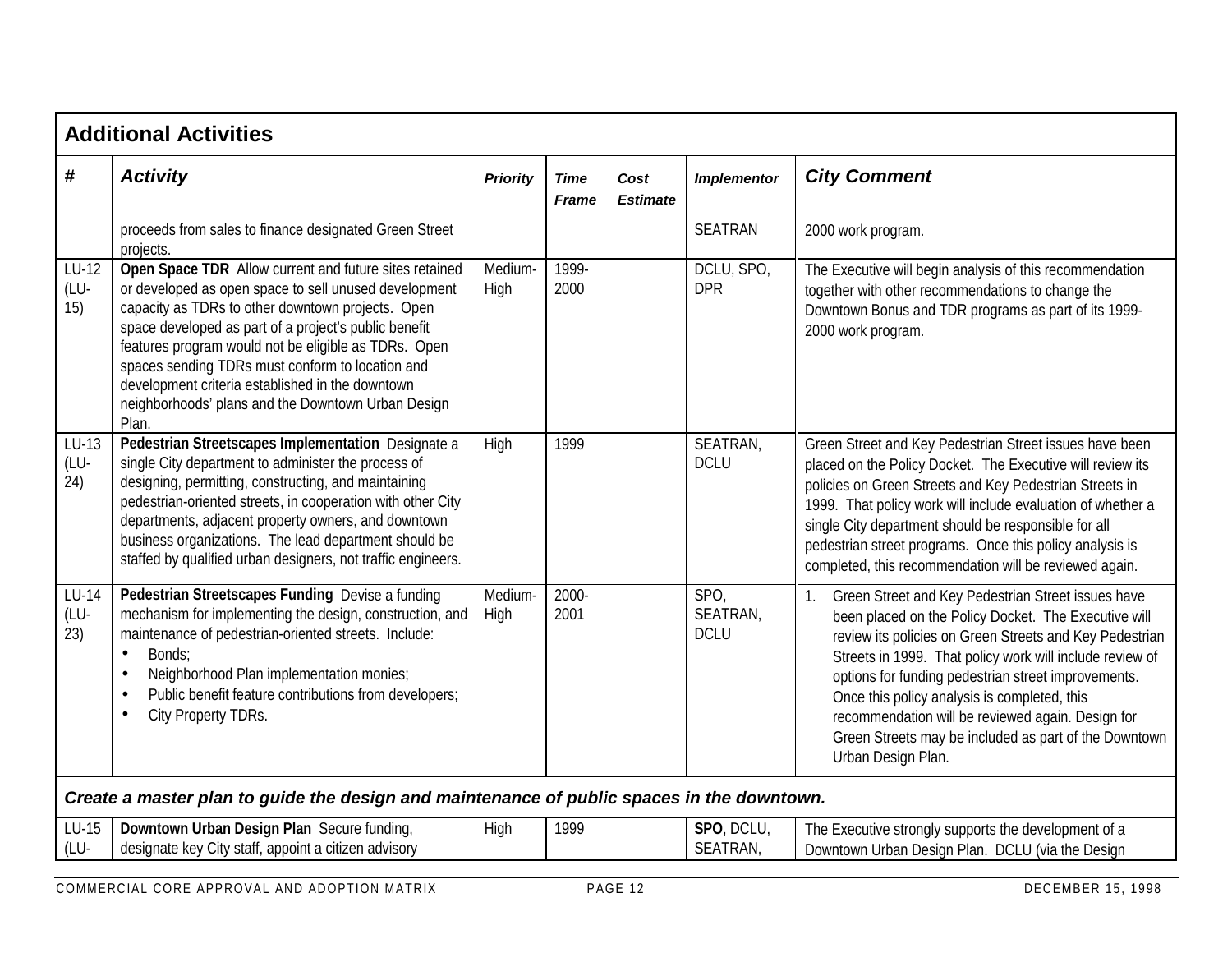|                   | <b>Additional Activities</b>                                                                                                                                                                                                                                                                                                                                                                                                                                                                                                                                                                                                                                                                                                                                                                                                                                                                                                                                                                                                                                                                             |                 |                      |                         |                                                                                                                                                                                                    |                                                                                                                                                                                                                                                                                                                                                                                                                                                                                                                                                                                                                                                                                                                                                                                                                                                                                                                                                                                                                                                                                                                                                                                                                                                                                                                                                                                                                                                                                                                                               |  |  |  |  |  |
|-------------------|----------------------------------------------------------------------------------------------------------------------------------------------------------------------------------------------------------------------------------------------------------------------------------------------------------------------------------------------------------------------------------------------------------------------------------------------------------------------------------------------------------------------------------------------------------------------------------------------------------------------------------------------------------------------------------------------------------------------------------------------------------------------------------------------------------------------------------------------------------------------------------------------------------------------------------------------------------------------------------------------------------------------------------------------------------------------------------------------------------|-----------------|----------------------|-------------------------|----------------------------------------------------------------------------------------------------------------------------------------------------------------------------------------------------|-----------------------------------------------------------------------------------------------------------------------------------------------------------------------------------------------------------------------------------------------------------------------------------------------------------------------------------------------------------------------------------------------------------------------------------------------------------------------------------------------------------------------------------------------------------------------------------------------------------------------------------------------------------------------------------------------------------------------------------------------------------------------------------------------------------------------------------------------------------------------------------------------------------------------------------------------------------------------------------------------------------------------------------------------------------------------------------------------------------------------------------------------------------------------------------------------------------------------------------------------------------------------------------------------------------------------------------------------------------------------------------------------------------------------------------------------------------------------------------------------------------------------------------------------|--|--|--|--|--|
| $\boldsymbol{\#}$ | <b>Activity</b>                                                                                                                                                                                                                                                                                                                                                                                                                                                                                                                                                                                                                                                                                                                                                                                                                                                                                                                                                                                                                                                                                          | <b>Priority</b> | Time<br><b>Frame</b> | Cost<br><b>Estimate</b> | <b>Implementor</b>                                                                                                                                                                                 | <b>City Comment</b>                                                                                                                                                                                                                                                                                                                                                                                                                                                                                                                                                                                                                                                                                                                                                                                                                                                                                                                                                                                                                                                                                                                                                                                                                                                                                                                                                                                                                                                                                                                           |  |  |  |  |  |
| 21)               | committee, and hire consultants to form an interactive<br>design team in order to develop a Downtown Urban<br>Design Plan. The Urban Design Plan should:<br>Create a highly visual, unifying framework master<br>plan that enhances the unique architectural,<br>streetscape, and public space character of each<br>downtown neighborhood and reinforces a sense of<br>place.<br>Establish a hierarchical network of streets, open<br>$\bullet$<br>spaces, and activity nodes that strengthens<br>connections between downtown neighborhoods.<br>Address the relationship between public and private<br>$\bullet$<br>space and coordinate public and private<br>development.<br>Identify specific policies, projects, and<br>$\bullet$<br>implementation actions.<br>Coordinate major planning and design efforts taking<br>$\bullet$<br>place in the downtown.<br>As it relates to the Commercial Core, the Urban Design<br>Plan should address these issues:<br>Civic Facilities,<br>$\bullet$<br>Public Space,<br>$\bullet$<br>Design Standards and Maintenance,<br>$\bullet$<br>Implementation.<br>٠ |                 |                      |                         | DPR, Planning,<br>Design and<br>Arts<br>Commissions,<br>other City<br>Departments in<br>advisory roles<br>as appropriate,<br>Downtown<br>neighborhoods<br>neighborhoods<br>surrounding<br>downtown | Commission and Design Center staff), SPO and other City<br>departments will work with DUCPG, downtown<br>neighborhoods, surrounding neighborhoods and other<br>downtown stakeholders to develop a scope of work and<br>funding strategy for the Downtown Urban Design Plan. The<br>project will very likely need to be phased, over more than<br>two years, with work in 1999 to be focused on 1) compiling<br>all of the work that has already been done on Downtown<br>urban design issues and pulling it all into a reader friendly<br>format, and 2) working with projects that are already<br>underway that are going to have major downtown urban<br>design implications, such as street improvements where<br>impacts will be felt from buses coming out of the tunnel.<br>Work in 2000 would be focused on expanding existing<br>concepts when necessary, identifying resources,<br>reviewing/revising existing policies, and developing/building<br>on partnerships to get urban design concepts implemented.<br>The urban design work described here would feed into some<br>of the land use work in Key Strategies A and B, but the<br>projects would not be combined. A major part of the DUCPG<br>and Commercial Core's Early Implementation Fund dollars<br>are proposed to go towards consultant assistance in 1999<br>for project. There is interest in extending the scope of this<br>study to include South Lake Union, the Uptown Queen Anne<br>Urban Center, and sections of the First Hill-Capitol Hill Urban<br>Center. |  |  |  |  |  |
|                   | <b>Improve mobility throughout the Commercial Core</b>                                                                                                                                                                                                                                                                                                                                                                                                                                                                                                                                                                                                                                                                                                                                                                                                                                                                                                                                                                                                                                                   |                 |                      |                         |                                                                                                                                                                                                    |                                                                                                                                                                                                                                                                                                                                                                                                                                                                                                                                                                                                                                                                                                                                                                                                                                                                                                                                                                                                                                                                                                                                                                                                                                                                                                                                                                                                                                                                                                                                               |  |  |  |  |  |
| <b>TR-1</b>       | Define Key Pedestrian Streets in the Commercial Core.                                                                                                                                                                                                                                                                                                                                                                                                                                                                                                                                                                                                                                                                                                                                                                                                                                                                                                                                                                                                                                                    |                 |                      |                         | SEATRAN,<br><b>SPO</b>                                                                                                                                                                             | The designation of new key pedestrian streets in the<br>Commercial Core can be considered as part of the<br>Downtown Urban Design Plan process.                                                                                                                                                                                                                                                                                                                                                                                                                                                                                                                                                                                                                                                                                                                                                                                                                                                                                                                                                                                                                                                                                                                                                                                                                                                                                                                                                                                               |  |  |  |  |  |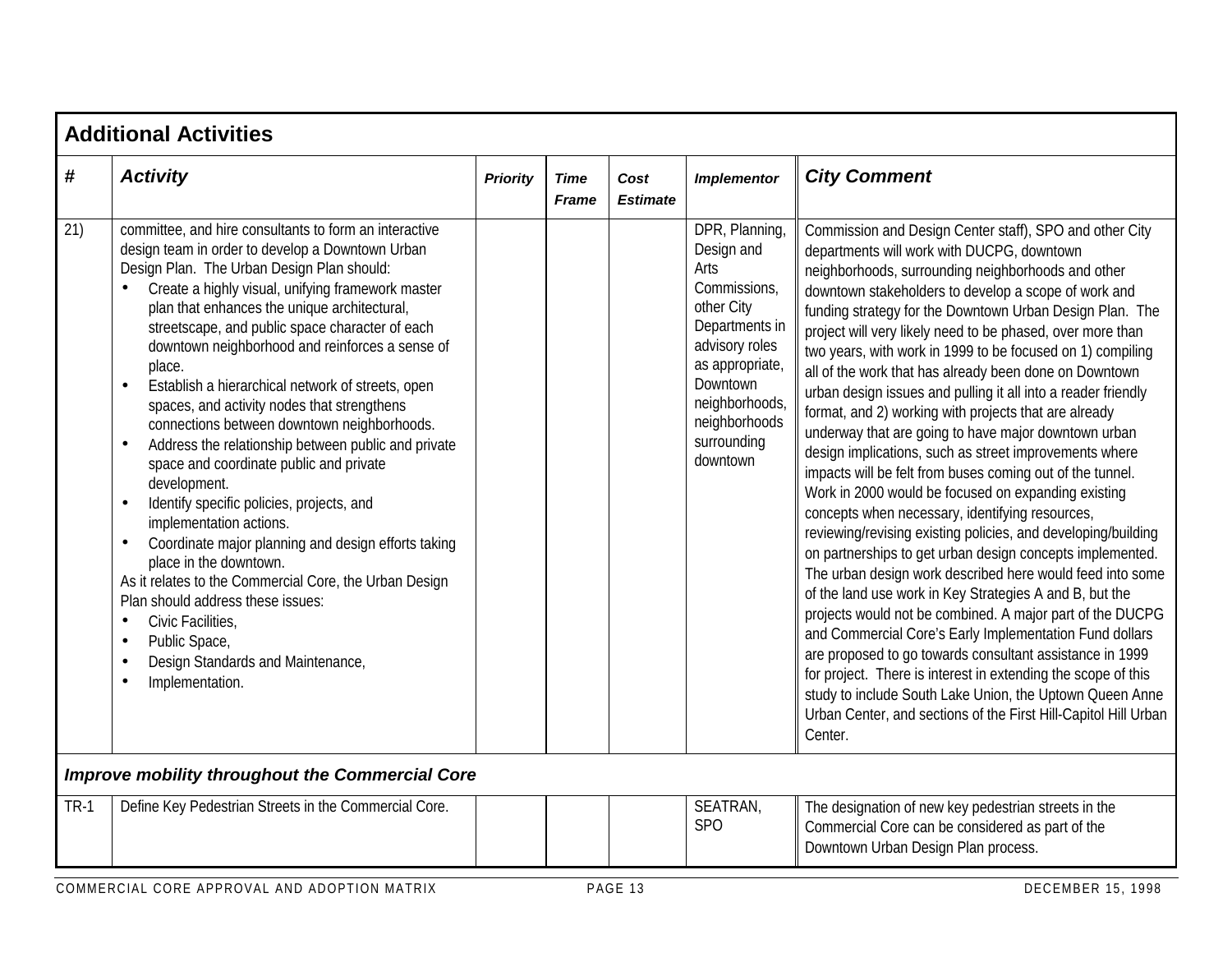|                      | <b>Additional Activities</b>                                                                                                                           |                 |                      |                         |                                                 |                                                                                                                                                                                                                                                                                                                                                                                                                                                                                                                                                                                                                                                                                                                                                                                                                                                                                                                                                                                                                                                                                                                                          |  |  |  |  |
|----------------------|--------------------------------------------------------------------------------------------------------------------------------------------------------|-----------------|----------------------|-------------------------|-------------------------------------------------|------------------------------------------------------------------------------------------------------------------------------------------------------------------------------------------------------------------------------------------------------------------------------------------------------------------------------------------------------------------------------------------------------------------------------------------------------------------------------------------------------------------------------------------------------------------------------------------------------------------------------------------------------------------------------------------------------------------------------------------------------------------------------------------------------------------------------------------------------------------------------------------------------------------------------------------------------------------------------------------------------------------------------------------------------------------------------------------------------------------------------------------|--|--|--|--|
| #                    | <b>Activity</b>                                                                                                                                        | <b>Priority</b> | Time<br><b>Frame</b> | Cost<br><b>Estimate</b> | <b>Implementor</b>                              | <b>City Comment</b>                                                                                                                                                                                                                                                                                                                                                                                                                                                                                                                                                                                                                                                                                                                                                                                                                                                                                                                                                                                                                                                                                                                      |  |  |  |  |
| <b>TR-2</b>          | Integrate transit and station area planning with the<br>neighborhood's plan for meeting job growth targets and<br>for increasing development capacity. |                 |                      |                         | <b>SAP</b>                                      | The Station Area Planning process will be working with<br>communities on areas with light rail station stops. This work<br>will build on recommendations coming out of neighborhood<br>plans and will be coordinated with other City programs in<br>those areas.                                                                                                                                                                                                                                                                                                                                                                                                                                                                                                                                                                                                                                                                                                                                                                                                                                                                         |  |  |  |  |
| $TR-3$               | Maintain existing ride-free transit zones in the Commercial<br>Core.                                                                                   |                 |                      |                         | Metro, SPO                                      | The City supports maintaining the ride-free zone in the<br>Commercial Core. The City will forward this<br>recommendation to Metro and the Executive and<br>Councilmembers will advocate to maintain the ride-free zone<br>on the community's behalf.                                                                                                                                                                                                                                                                                                                                                                                                                                                                                                                                                                                                                                                                                                                                                                                                                                                                                     |  |  |  |  |
|                      | Develop a coordinated downtown human services strategy.                                                                                                |                 |                      |                         |                                                 |                                                                                                                                                                                                                                                                                                                                                                                                                                                                                                                                                                                                                                                                                                                                                                                                                                                                                                                                                                                                                                                                                                                                          |  |  |  |  |
| $HU-1$<br>(HU-<br>1) | An overall downtown human services strategy should<br>include needs assessments and should coordinate with<br>land use and housing actions.            |                 |                      |                         | HSD, SPO,<br><b>Service</b><br><b>Providers</b> | Because of the concentration of human service providers in<br>Downtown Seattle, HSD supports and will work in<br>partnership with the community on the development of a<br>Downtown Human Services Strategy.<br>HSD does extensive planning centered around specific<br>services and populations and funds a wide array of services.<br>The Consolidated Plan is the principle vehicle which outlines<br>strategies for discretionary funding. HSD is beginning to<br>include geographic neighborhoods as an additional element<br>in human services planning and plans to work closely with<br>the communities in this effort. The Downtown Special<br>Objective Area (SOA) has been in existence for some time<br>and was reassessed in 1997 when no significant changes<br>were made. The Downtown SOA does not contain<br>dispersion requirements for special needs housing.<br>Discretionary funding for community facilities and housing<br>may be available within existing resources. Funding for new<br>human services would likely require additional resources.<br>HSD will work in partnership with the community to outline |  |  |  |  |